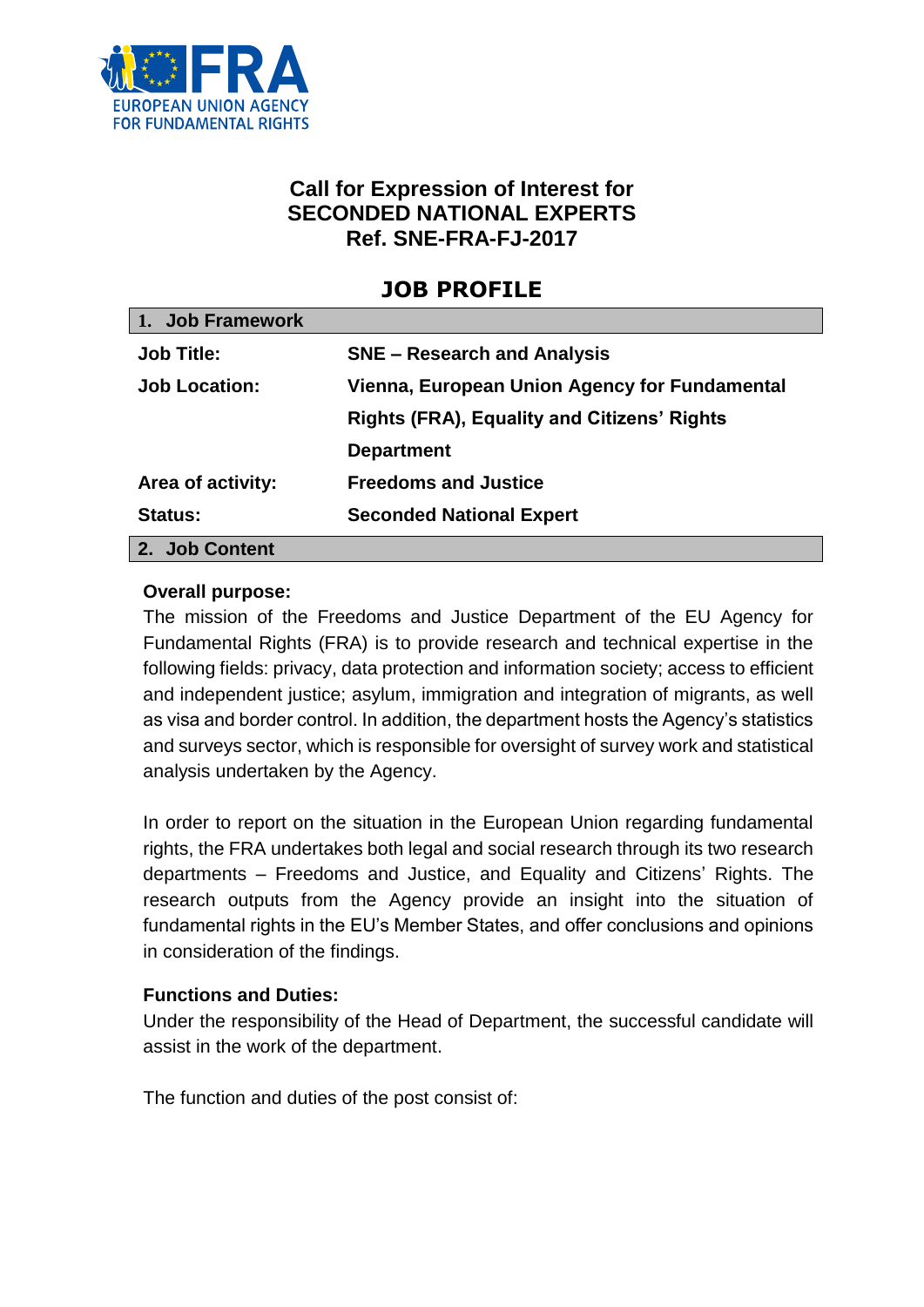

- Analysis of information and data in the areas of the Department's work with a focus on the application of EU law in light of the European and international human rights law framework;
- Drafting and editing (in English language) high quality, legally sound and policy relevant reports, papers and briefing notes;
- Support the production of both ad hoc and scheduled outputs (reports, opinions, etc.) by assisting, as required, with conceptualisation, data analysis, scientific review and revision of legal and/or other research material;
- Contribution to project management; this includes tasks related to the planning, development, implementation and monitoring of research projects at all stages;
- Organise and facilitate workshops, and other events relevant to the research activities of the department in the above fields;
- Represent the Agency at research-related and institutional meetings, give presentations, and organise expert meetings for the Information society, privacy and data protection Sector and other Sectors in the Freedoms and Justice Department, as required;
- Any other task assigned by the Head of Department.

# **JOB REQUIREMENTS**

# **3. Qualifications and experience required**

# **A. Eligibility criteria**

Candidates will be considered for the selection phase on the basis of the following criteria to be fulfilled by the deadline for applications:

- Be employed by a national, regional or local public administration or an intergovernmental organization (IGO), or an independent university or research organization that does not seek to make profit for redistribution or is in fact part of the public sector;
- Have worked for their employer on a permanent or contract basis for at least 12 months before the secondment and shall remain in the service of that employer throughout the period of secondment;
- Have a university degree, attested by a diploma<sup>1</sup>;
- Have at least 3 years of full-time professional experience of administrative, scientific, technical, advisory or supervisory functions gained after obtaining the relevant degree, at a level equivalent to the post;

 $1$  Only diplomas and certificates that have been awarded in EU Member States or that are the subject of equivalence certificates issued by authorities in the said Member States shall be taken into consideration. Any equivalence certificate shall be issued by the deadline for applications.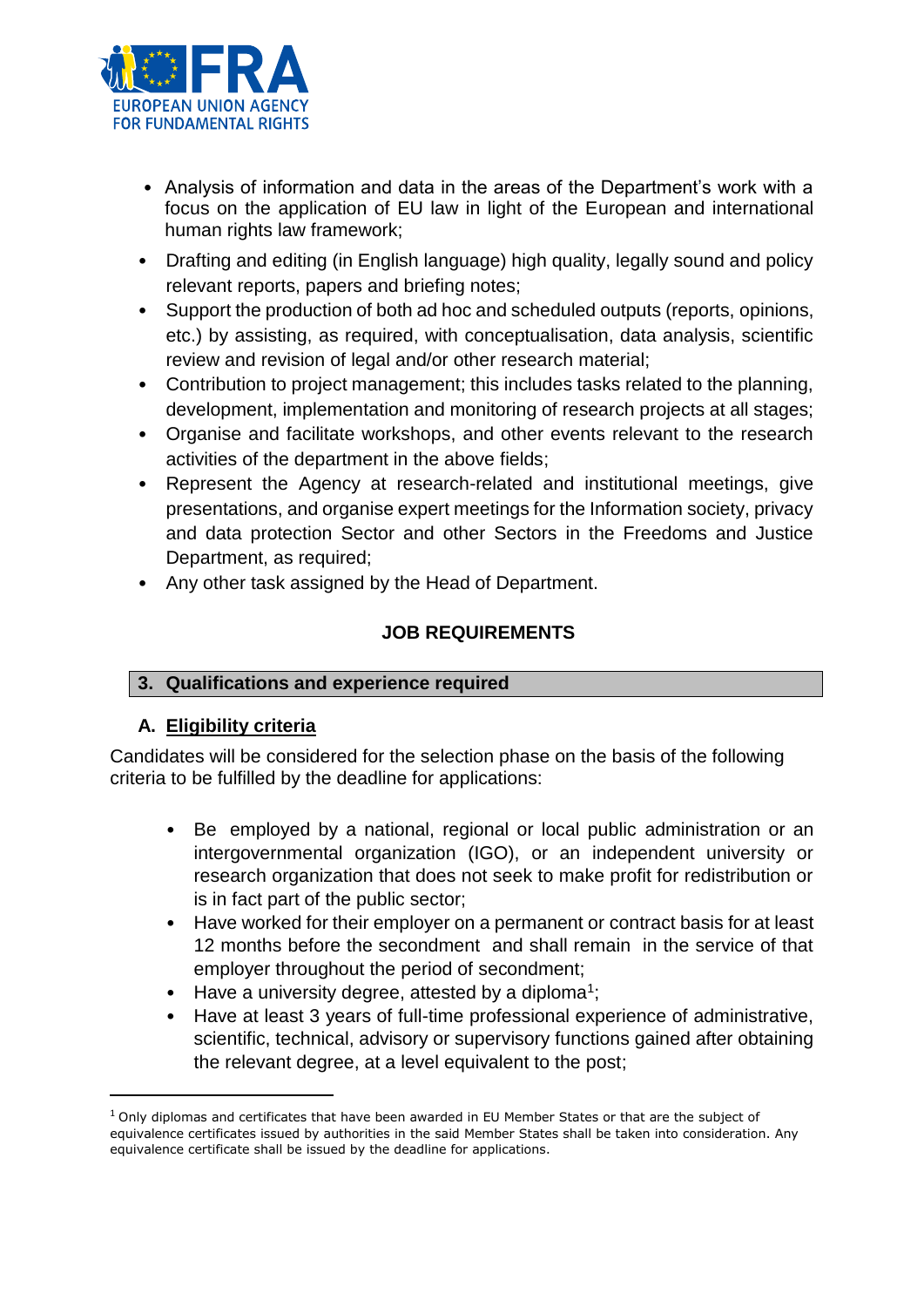

- Be nationals of a EU Member State;
- Have thorough knowledge of one EU language, and a satisfactory knowledge of a second EU language.

#### **B. Selection criteria**

Candidates selected on the basis of the above eligibility criteria will then be evaluated according to the following selection criteria, which must be clearly specified in the eligibility and selection criteria grid:

- Knowledge and experience with respect to EU legal and policy provisions in the areas covered by the department's work;
- Strong organisational skills and ability to work quickly, multi-task and prioritise;
- A proven ability to draft high quality analyses and policy papers by providing a list of publications/reports they have published in their CV;
- Excellent written English and the ability to summarize complex and technical information in everyday language;
- Proficiency in the use of various MS Office tools (Word, Excel, etc.);
- Excellent communication, organizational and interpersonal skills;
- A flexible approach to working in an interdisciplinary and diverse team that facilitates collaboration and teamwork.

# **SUBMISSION OF APPLICATIONS**

Candidates are requested to submit their application electronically through the Agency's website: [www.fra.europa.eu.](http://www.fra.europa.eu/)

**Only** online applications will be accepted.

An application will be deemed admissible only if it includes:

- a **CV in [Europass format](http://europass.cedefop.europa.eu/en/documents/curriculum-vitae/templates-instructions)** (other formats will not be considered);
- a **motivation letter** (preferably no more than one page);
- a fully filled in **eligibility and selection criteria grid**.

Information concerning the status of the selection procedure can be found at the following address:

<http://fra.europa.eu/en/about-fra/recruitment/vacancies>

#### **DEADLINE**

Applications must be sent no later than **28/06/2017 at 13:00** (Vienna Local time).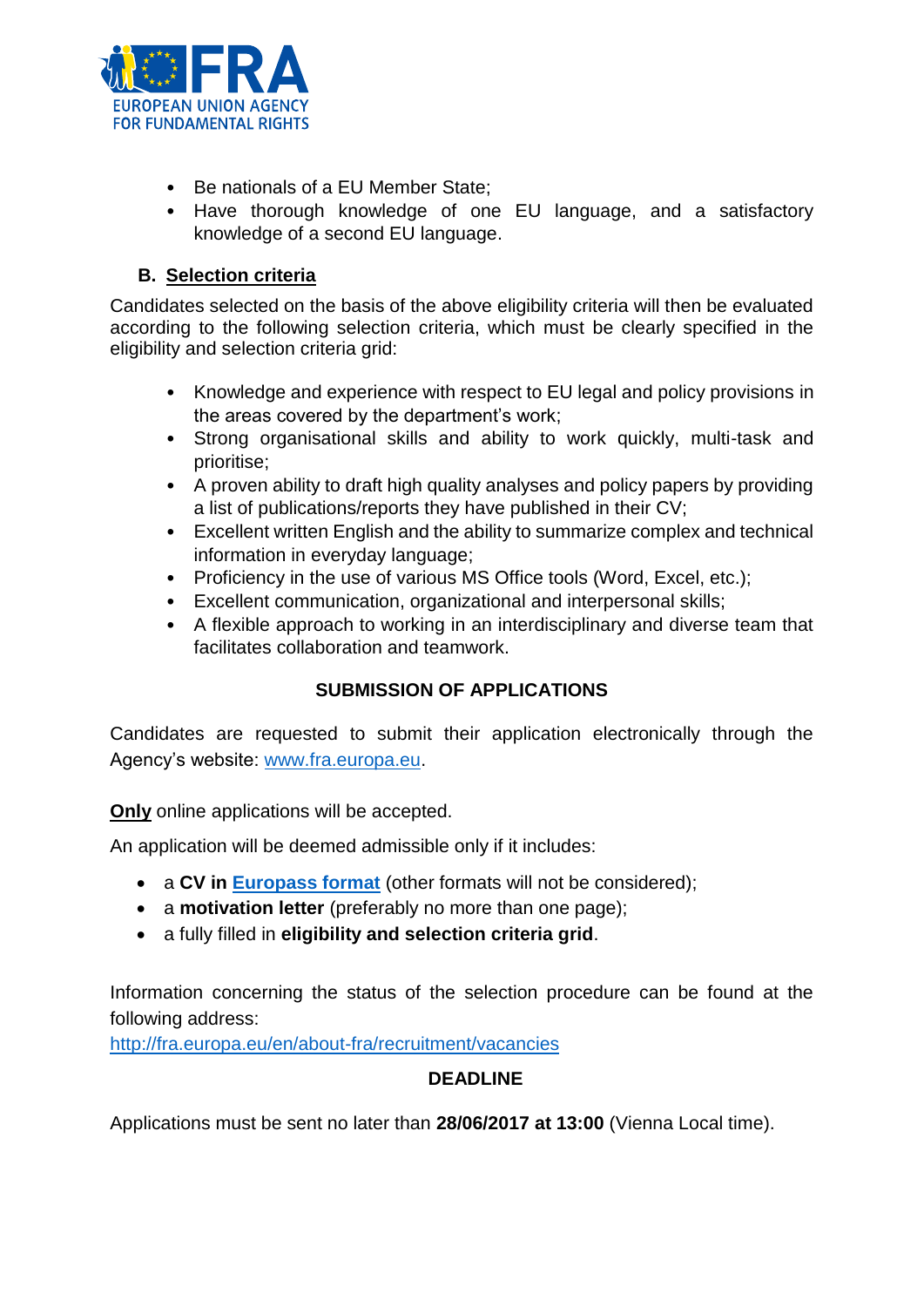

**Please note that due to the large number of applications we receive, the system may face problems in processing such amounts of data when reaching the deadline for submission of applications. We therefore advise to apply well ahead of the deadline.** 

In case you experience technical problems during your application please contact, within the above mentioned deadline, the e-mail address below providing an explanation of the issue: [recruitment@fra.europa.eu](mailto:recruitment@fra.europa.eu)

#### **EQUAL OPPORTUNITIES**

FRA urges anyone meeting the eligibility criteria and interested in the position to apply. FRA is an equal opportunities employer and encourages applications without distinction on the basis of gender, colour, racial, ethnic or social origin, genetic features, language, religion or belief, political or any other opinion, membership of a national minority, property, birth, disability, nationality, age, sexual orientation or gender identity.

FRA encourages candidates with disabilities to apply. If you consider yourself to have a physical, mental, intellectual or sensory disability, please tick the appropriate box on the on-line application form and indicate any adjustments or arrangements, relating to your disability, so FRA can ensure your full and equal participation in the interview.

#### **SELECTION PROCEDURE**

A Selection Committee is nominated by the Appointing Authority of FRA.

Eligibility of candidates will be assessed according to compliance with all formal requirements by the closing date for the submission of applications (please see 3.A. Eligibility criteria).

Only the applications of eligible candidates will be evaluated in accordance with the selection criteria as specified in the publication notice (see point 3.B). **The Agency will invite for an interview the top 8 candidates.** The interview will mainly be held in English and it will take place in Vienna (Austria), where the Agency has its seat and where the place of secondment is.

Successful candidates will be included on a reserve list drawn up by the Selection Committee. This reserve list will be proposed to the Appointing Authority of FRA. The Appointing Authority will decide on the establishment on the reserve list. This reserve list will be valid for two years from the date of its establishment (the validity of the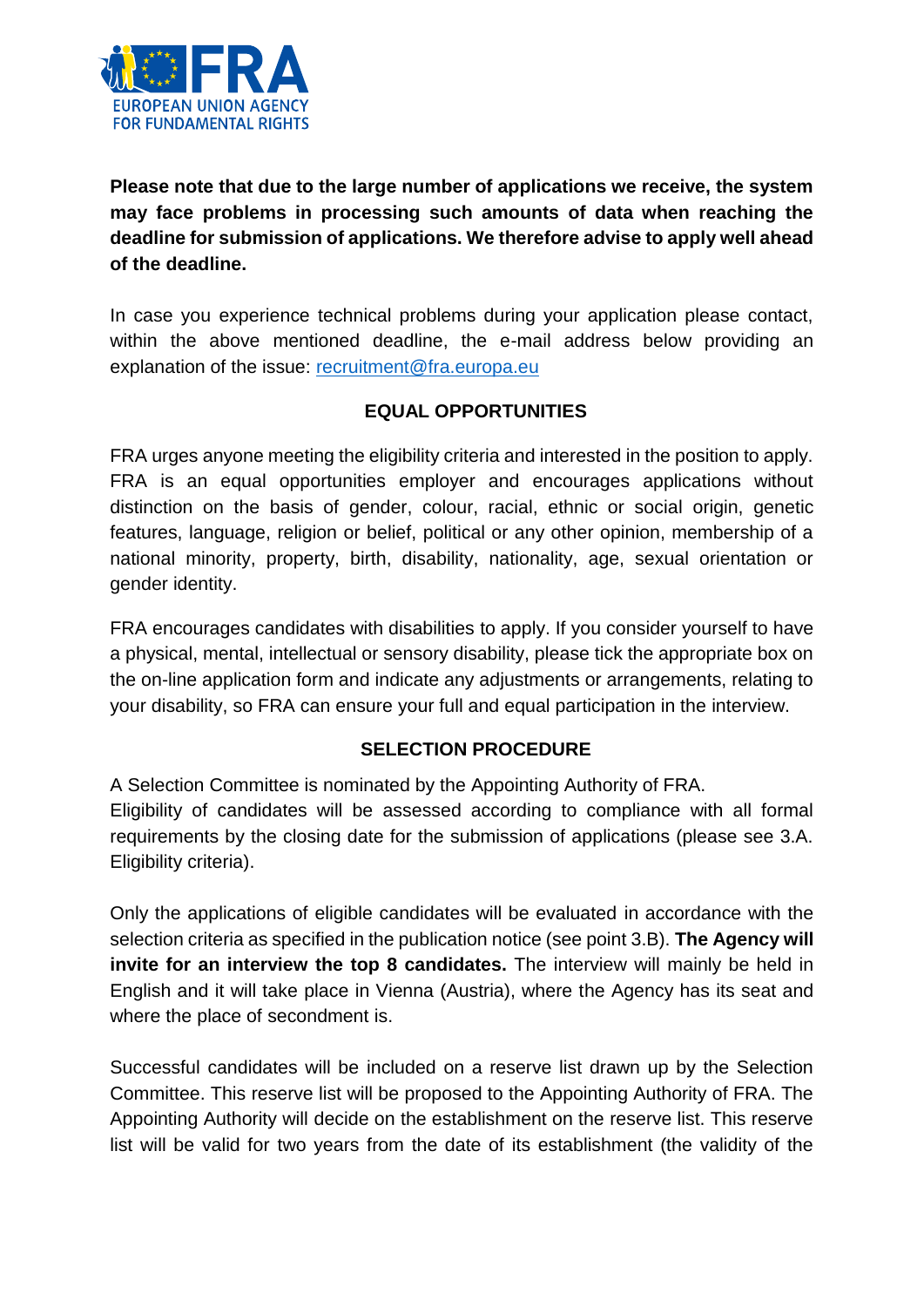

1

reserve list may be extended). The reserve list may be used for future secondment, should vacancies arise. All invited candidates will be informed by letter whether or not they have been placed on the reserve list. Candidates should note that inclusion on a reserve list does not guarantee secondment.

On the basis of the adopted reserve list, the Appointing Authority of FRA may offer a contract of secondment.

Please note that the Selection Committee's work and deliberations are strictly confidential and that any contact with its members is strictly forbidden.

Due to the large volume of applications, **the Agency regrets that only candidates selected for the interviews will be contacted**. Applicants are invited to follow the recruitment process on the FRA website.

# **CONDITIONS OF SECONDMENT**

Seconded national experts are staff employed by a national, regional or public administration or IGO, who are seconded to FRA so that it can use their expertise in a particular field. The secondment will be subject to an exchange of letters between the Director of FRA and the representative from the sending employer.

A seconded national expert remains in the service of his/her employer throughout the period of secondment and shall continue to be paid by that employer. The SNE shall be entitled to a daily and monthly subsistence allowance in line with MB Decision 2017/01<sup>2</sup> .

The initial period of secondment will be for one year, renewable up to a maximum of four years in total. The place of secondment shall be Vienna, Austria, where FRA is located.

#### **DATA PROTECTION**

Personal data shall be processed solely for the purpose of the selection procedure.

Please note that FRA will not return applications to candidates. The personal information FRA requests from applicants will be processed in line with Regulation (EC) N° 45/2001 of the European Parliament and of the Council of 18 December 2000 on the protection of individuals with regard to the processing of personal data by the Community institutions and bodies and on the free movement of such data. This applies in particular to the confidentiality and security of such data.

<sup>&</sup>lt;sup>2</sup> Rules on the Secondment to FRA of National Experts and National Experts in Professional Training: http://fra.europa.eu/en/about-fra/recruitment/seconded-national-experts